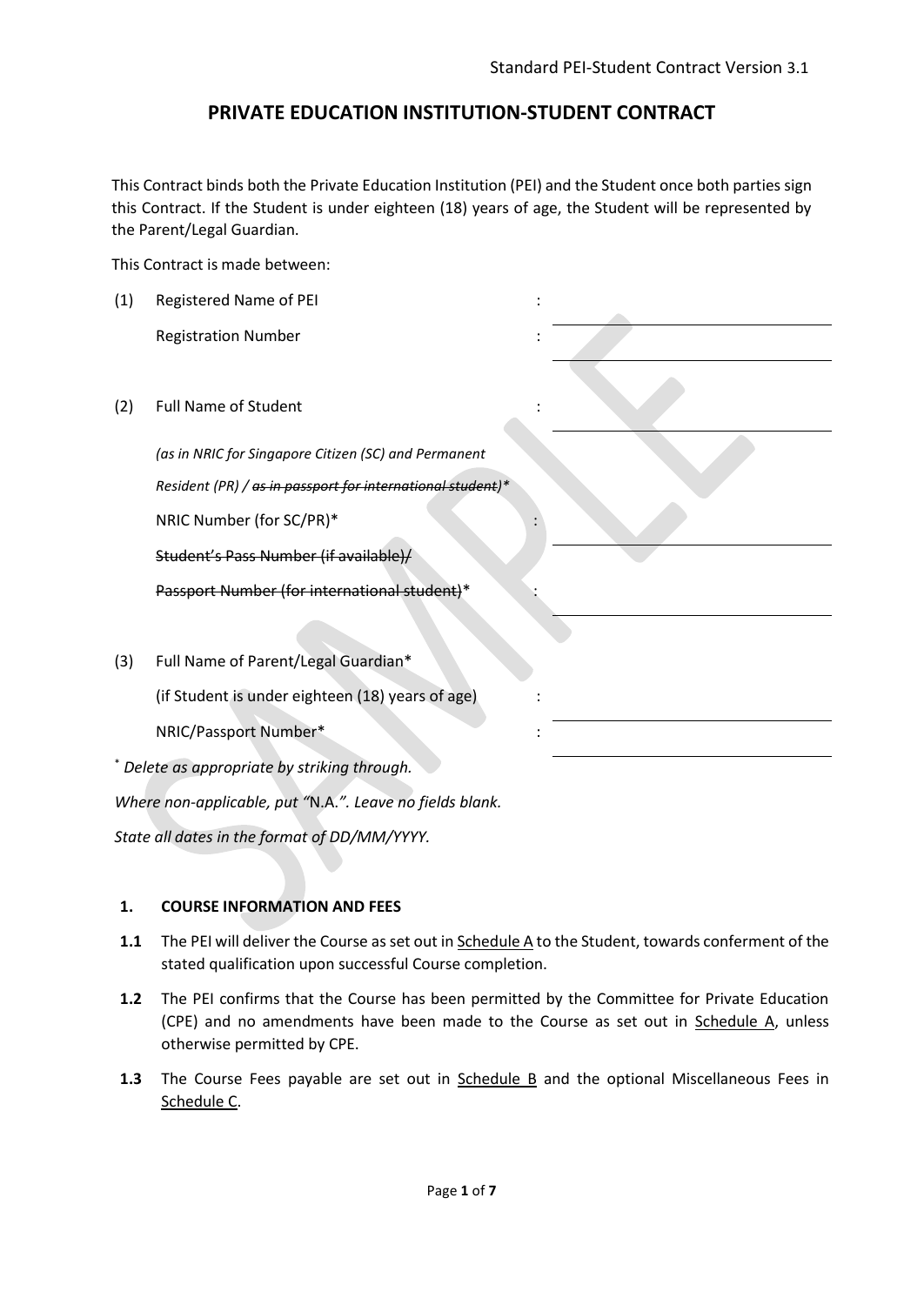**1.4** The PEI considers payment made 14 days/month<sup>\*</sup> after the scheduled due date(s) in Schedule B as late. The PEI will explain to the Student its policy for late payment of Course Fees, including any late payment fee charged in Schedule C (if applicable) and any impact on Course/module completion (if applicable).

# **2. REFUND POLICY**

### **2.1 Refund for Withdrawal Due to Non-Delivery of Course:**

The PEI will notify the Student within three (3) working days upon knowledge of any of the following:

- (i) It does not commence the Course on the Course Commencement Date;
- (ii) It terminates the Course before the Course Commencement Date;
- (iii) It does not complete the Course by the Course Completion Date;
- (iv) It terminates the Course before the Course Completion Date;
- (v) It has not ensured that the Student meets the course entry or matriculation requirement as set by the organisation stated in Schedule A within any stipulated timeline set by CPE; or
- (vi) The Student's Pass application is rejected by Immigration and Checkpoints Authority (ICA).

The Student should be informed in writing of alternative study arrangements (if any), and also be entitled to a refund of the entire Course Fees and Miscellaneous Fees already paid should the Student decide to withdraw, within seven (7) working days of the above notice.

# **2.2 Refund for Withdrawal Due to Other Reasons:**

If the Student withdraws from the Course for any reason other than those stated in Clause 2.1, the PEI will, within seven (7) working days of receiving the Student's written notice of withdrawal, refund to the Student an amount based on the table in Schedule D.

# **2.3 Refund During Cooling-Off Period:**

The PEI will provide the Student with a cooling-off period of seven (7) working days after the date that the Contract has been signed by both parties.

The Student will be refunded the highest percentage (stated in  $S$ chedule  $D$ ) of the fees already paid if the Student submits a written notice of withdrawal to the PEI within the cooling-off period, regardless of whether the Student has started the course or not.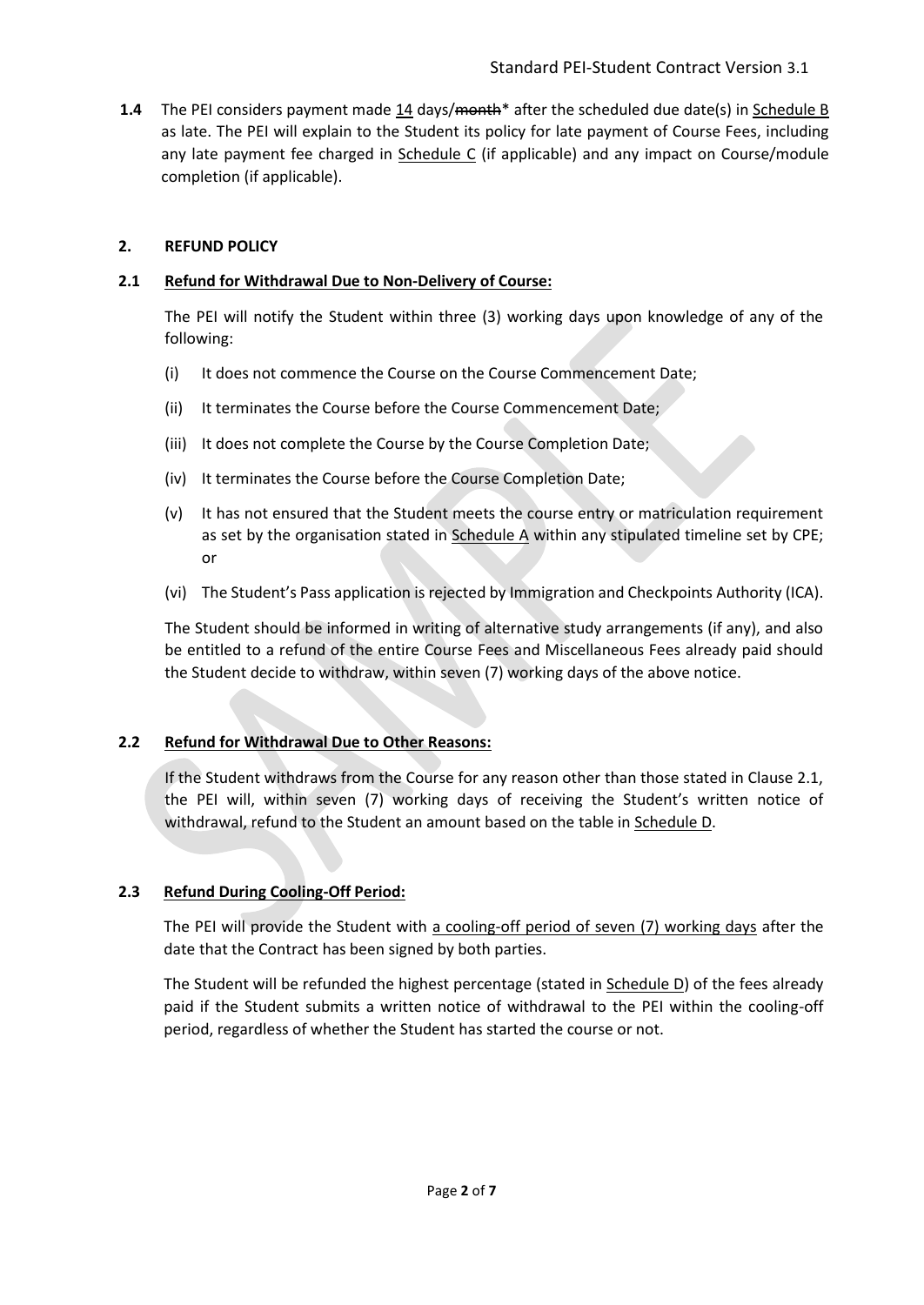### **3. ADDITIONAL INFORMATION**

- **3.1** The laws of Singapore will apply to how this Contract will be read and to the rights the parties have under this Contract.
- **3.2** If any part of this Contract is not valid for any reason under the law of Singapore, this will not affect any other part of this Contract.
- **3.3** If the Student and the PEI cannot settle a dispute using the way arranged by the PEI, the Student and the PEI may refer the dispute to the CPE Mediation-Arbitration Scheme (https://www.ssg.gov.sg/cpe/pei.html).
- **3.4** All information given by the Student to the PEI will not be given by the PEI to anyone else, unless the Student signs in writing that he agrees or unless the PEI is allowed to give the information by law.
- **3.5** If there is any other agreement between the PEI and the Student that is different from the terms in this Contract, then the terms in this Contract will apply.
- **3.6** If the Student or the PEI does not exercise or delay exercising any right granted by this Contract, the Student and the PEI will still be able to exercise the same type of right under this Contract during the rest of the time the Contract continues.
- **3.7** If this Contract is also signed or translated in any language other than English and there is a difference from the English language copy of this Contract, the English language copy will apply.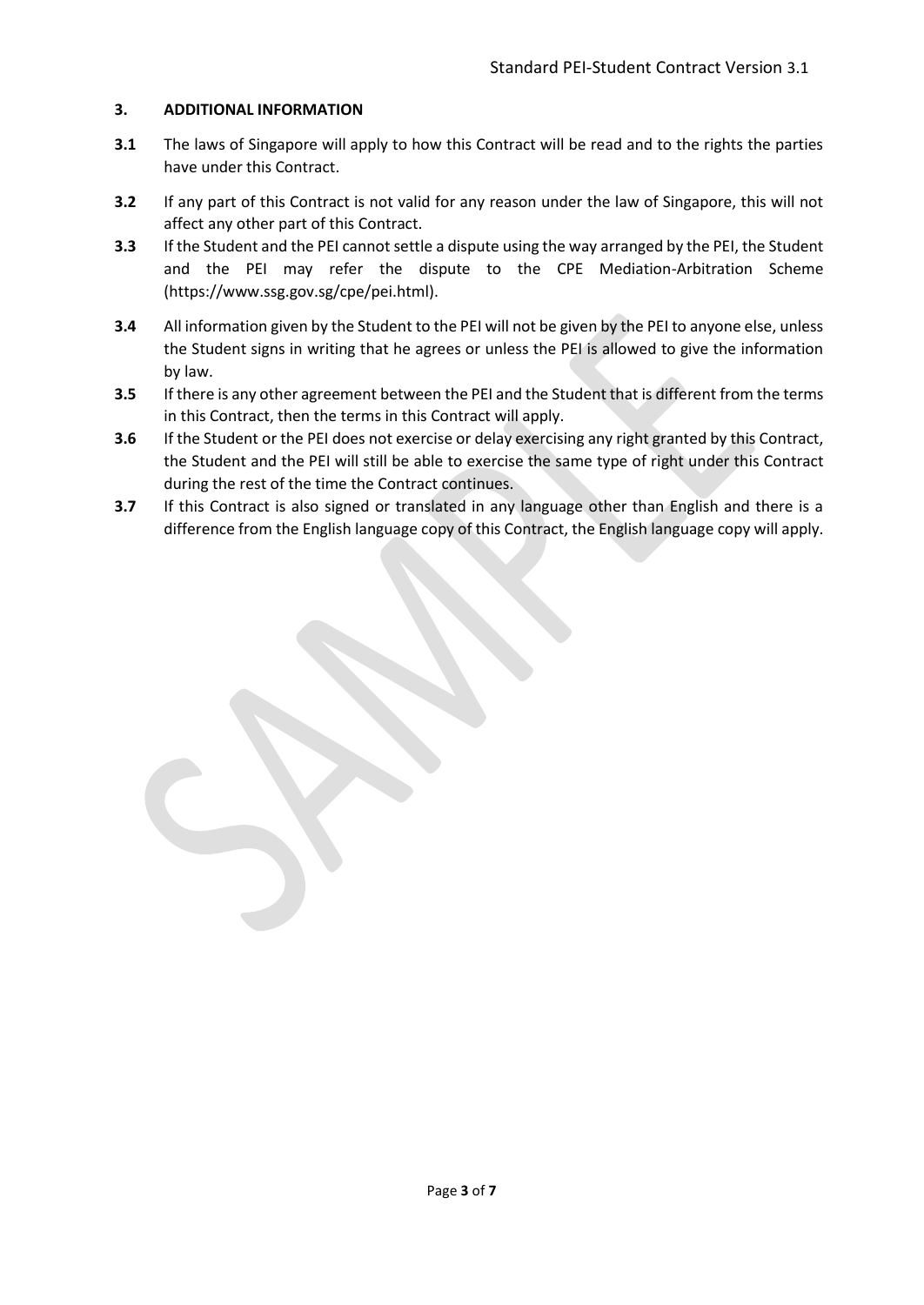# **SCHEDULE A COURSE DETAILS**

*Note: The information provided below should be the same as that submitted to the CPE.* 

| <b>Course Title</b><br>1)                                                                                  |  |
|------------------------------------------------------------------------------------------------------------|--|
| Course Duration (in months)<br>2)                                                                          |  |
| <b>Full-time or Part-time Course</b><br>3)                                                                 |  |
| <b>Course Commencement Date</b><br>4)                                                                      |  |
| 5)<br><b>Course Completion Date</b>                                                                        |  |
| Date of Commencement of<br>6)<br>Studies, if later than Course<br><b>Commencement Date</b>                 |  |
| Note: "N.A." if both dates are the same                                                                    |  |
| Qualification (Name of award to<br>7)<br>be conferred on the Student upon<br>successful Course completion) |  |
| Organisation which develops the<br>8)<br>Course                                                            |  |
| Organisation which awards/<br>9)<br>confers the qualification                                              |  |
| 10) Course entry requirement(s)                                                                            |  |
| 11) Course schedule with modules<br>and/or subjects                                                        |  |
| 12) Scheduled holidays (public and<br>school) and/or semester/term<br>break for course                     |  |
| 13) Examination and/or other<br>assessment period                                                          |  |
| 14) Expected examination results<br>release date                                                           |  |
| 15) Expected award conferment date                                                                         |  |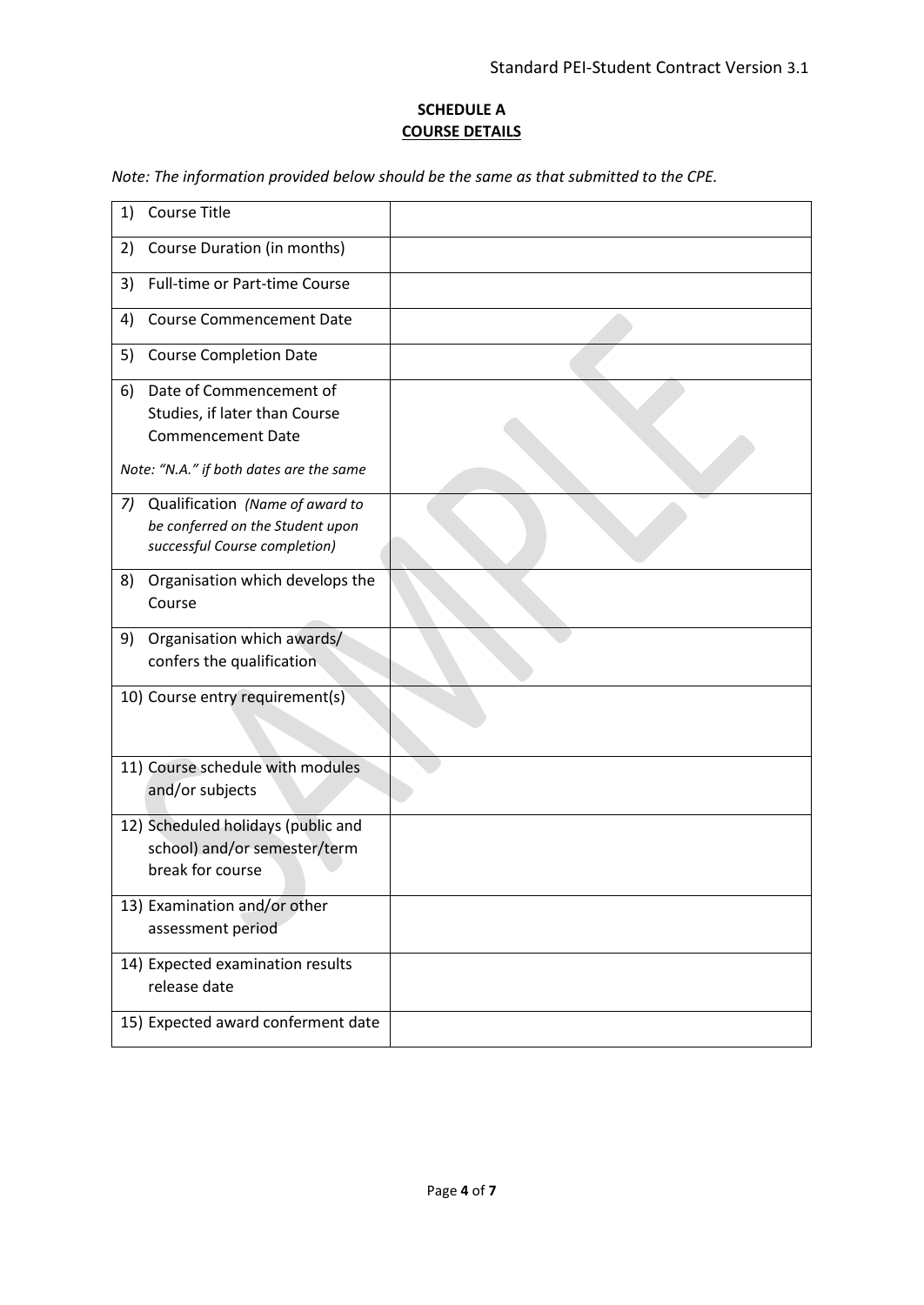#### **SCHEDULE B**

#### **COURSE FEES**

| Fees Breakdown                    | Total Payable (S\$)<br>(with GST, if any) |
|-----------------------------------|-------------------------------------------|
|                                   |                                           |
| Course Fee                        |                                           |
| With GST @ 7%                     |                                           |
| <b>Total Course Fees Payable:</b> |                                           |

#### **INSTALMENT SCHEDULE**

| Instalment <sup>1</sup> Schedule  | Amount (S\$)<br>(with GST, if any) | Date Due <sup>2</sup> |
|-----------------------------------|------------------------------------|-----------------------|
| 1st instalment                    |                                    |                       |
| <b>Total Course Fees Payable:</b> |                                    |                       |

- **\* Note : Please refer to the invoice issued to you for the course fee amount to be paid after the deduction of the SSG funding (if applicable).**
- 1. Each instalment amount shall not exceed the following:
	- 12 months' worth of fees for EduTrust certified PEIs\*; or
	- 6 months' worth of fees for non-EduTrust-certified PEIs with Industry-Wide Course Fee Insurance Scheme (IWC)\*; or
	- 2 months' worth of fees for non-EduTrust-certified PEIs without IWC\*.

\* *Delete as appropriate by striking through.*

2. Each instalment after the first shall be collected within one week before the next payment scheduled.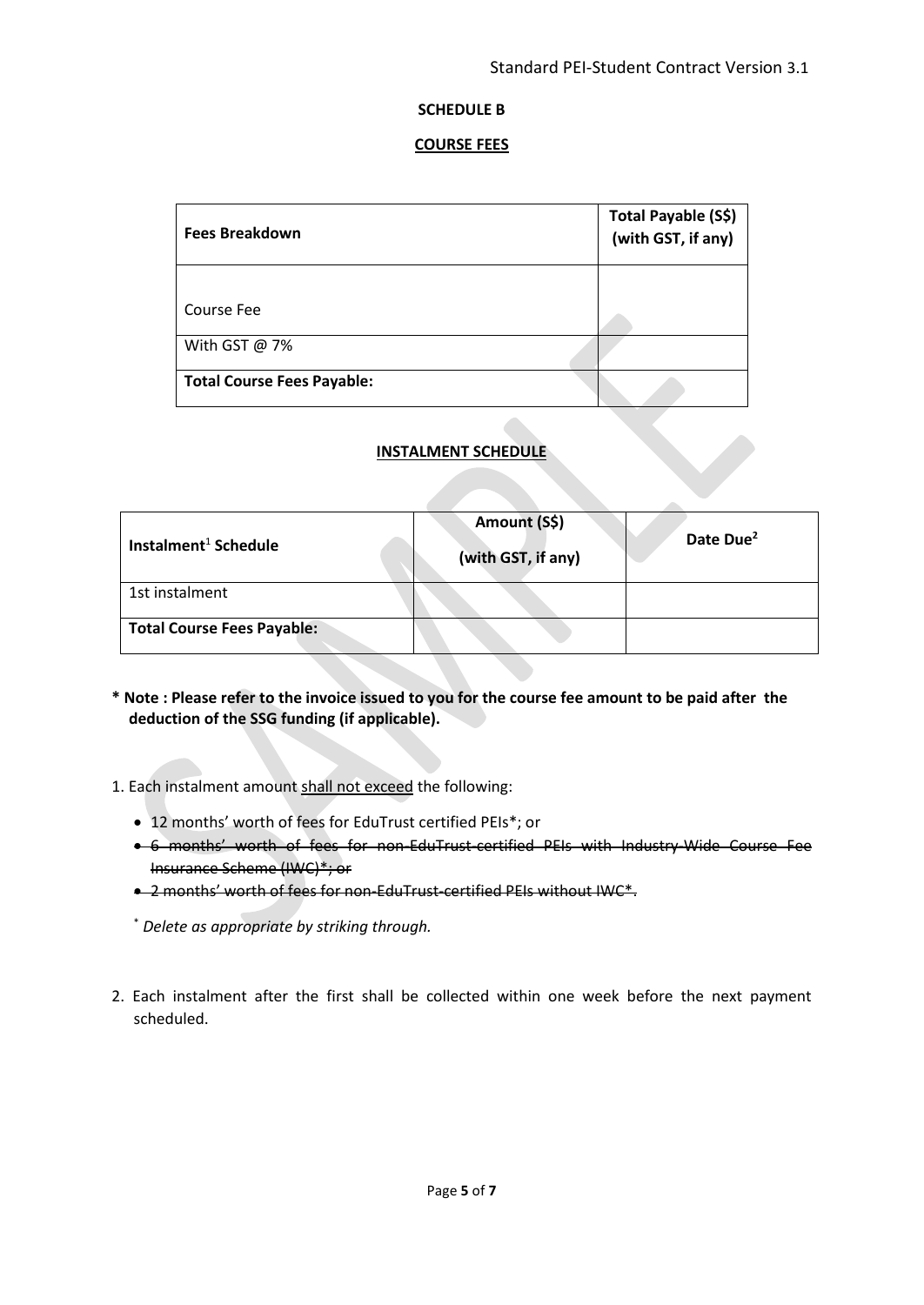# **SCHEDULE C**

## **MISCELLANEOUS FEES**<sup>3</sup>

| <b>Purpose of Fee</b>             | Total Payable (S\$)<br>(with GST, if any) |
|-----------------------------------|-------------------------------------------|
| Late Payment Fee                  |                                           |
| Registration Fee (Non-Refundable) |                                           |
| Re-assessment Fee                 |                                           |
| Re-module Fee                     |                                           |

3. Miscellaneous Fees refer to any non-compulsory fees which the students pay only when applicable. Such fees are normally collected by the PEI when the need arises